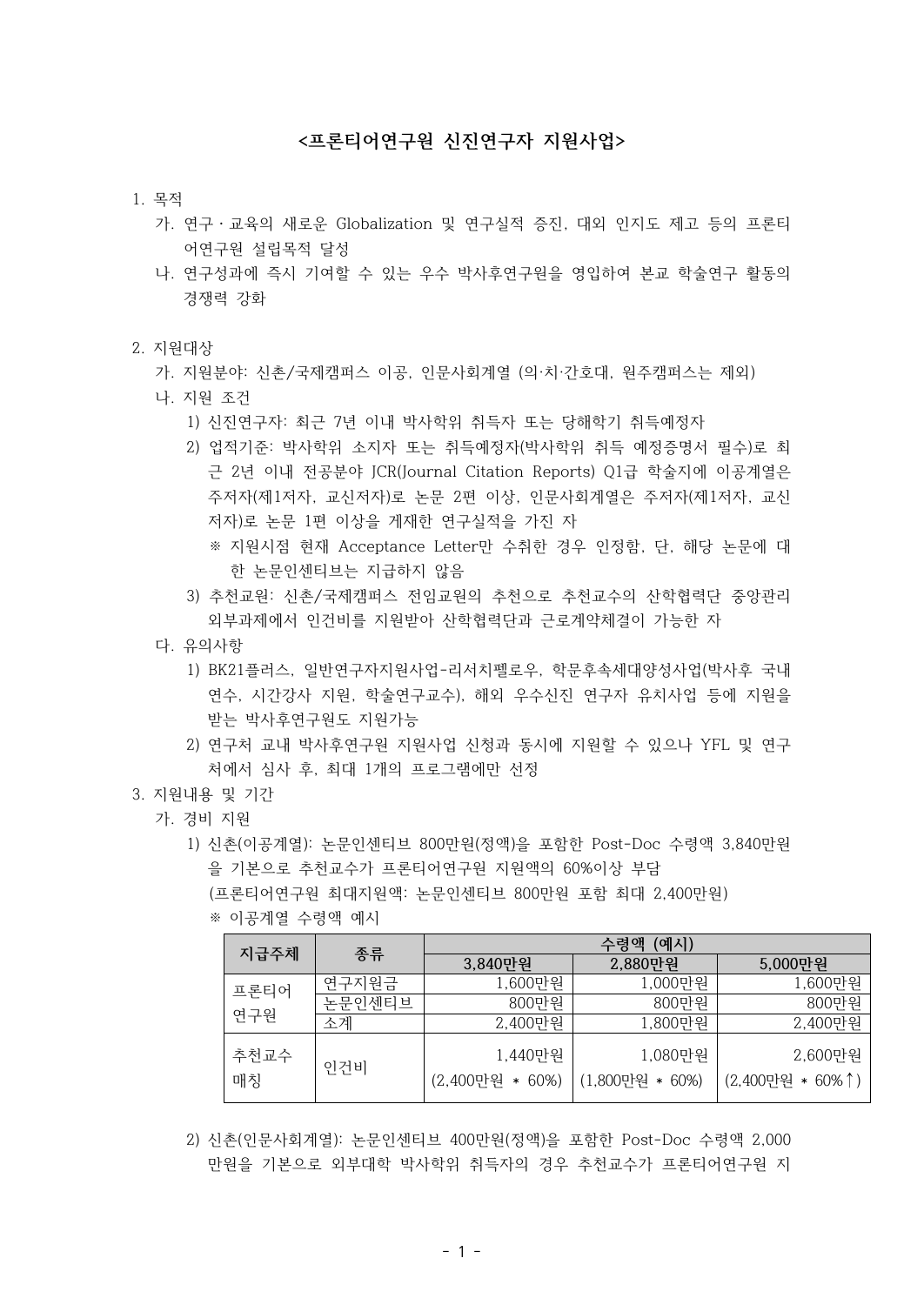원액의 30% 이상, 교내박사학위 취득자의 경우 추천교수가 프론티어연구원 지원액 의 40% 이상 부담 (프론티어연구원 최대지원액: 논문인센티브 400만원 포함 최대 2,000만원) ※ 인문사회계열 수령액 예시

|      |        | 수령액 (예시)        |                 |                |  |  |
|------|--------|-----------------|-----------------|----------------|--|--|
| 지급주체 | 종류     | 2,600만원         | 2,800만원         | 3,000만원        |  |  |
|      |        | (외부박사)          | (교내박사)          | (기준금액 이상)      |  |  |
| 프론티어 | 연구지원금  | 1,600만원         | 1,600만원         | 1,600만원        |  |  |
|      | 논문인센티브 | 400만원           | 400만원           | 400만원          |  |  |
| 연구원  | 소계     | 2,000만원         | 2,000만원         | 2,000만원        |  |  |
|      |        |                 |                 | 1,000만원        |  |  |
| 추천교수 | 인건비    | 600만원           | 800만원           | (2,000만원 * 30% |  |  |
| 매칭   |        | (2,000만원 * 30%) | (2,000만원 * 40%) | 또는 40%↑)       |  |  |

나. 지원 기간: 6개월 또는 1년

(지원기간 연장은 기간 종료시점에 신규 신청자와 동일 절차로 재신청 필요)

- 4. 선정 및 평가방법
	- 가. 1단계 심사 : 요건심사
		- 심사방법 : 신청요강에 의한 신청자격 요건의 충족 여부 검토
	- 나. 2단계 심사 : 종합심사
		- 1) 프론티어연구원 선정위원회 상정
		- 2) 주요 심사내용
			- 가) 박사후연구원 연구업적 및 연구계획 평가
			- 나) 추천교수 연구업적

### 5. 지급 및 관리

- 가. 연구지원금 및 논문인센티브
	- 1) 프론티어연구원의 연구지원금은 교비에서 분기 1회마다 보조금 형태로 지급(기타소 득, 5월·8월·11월·2월 지급)하며 중도 퇴직 시 근무시점까지의 연구지원금을 정산
	- 2) 논문인센티브는 지원기간 내 또는 지원기간 종료 후 최대 1년 내 JCR(Journal Citation Reports) Q1 학술지에 논문을 주저자로 게재 또는 Acceptance Letter 를 제출할 경우 1편당 400만원, 인문사회계열 최대 1편 400만원, 이공계열 최대 2 편까지 800만원 지급
- 나. 교원매칭분(1년 기준): 교원 매칭액(근로계약금액)에 해당하는 인건비를 1/13으로 나누 어 매월 1에 해당하는 부분 지급함
- 다. 퇴직금: 1년을 근무한 경우 남겨진 1/13이 퇴직금으로 지급됨, 단, 1년을 근무하지 않 고 중도 퇴직하는 경우 퇴직금은 지급되지 않음
- 라. 기타 사항
	- 1) 4대보험(의료보험, 국민연금, 고용보험, 산재보험)은 지원하지 않음, 추천지도교수 과제에서 기관 부담금분을 처리해야함
	- 2) 기숙사비(교내)는 지원하지 않음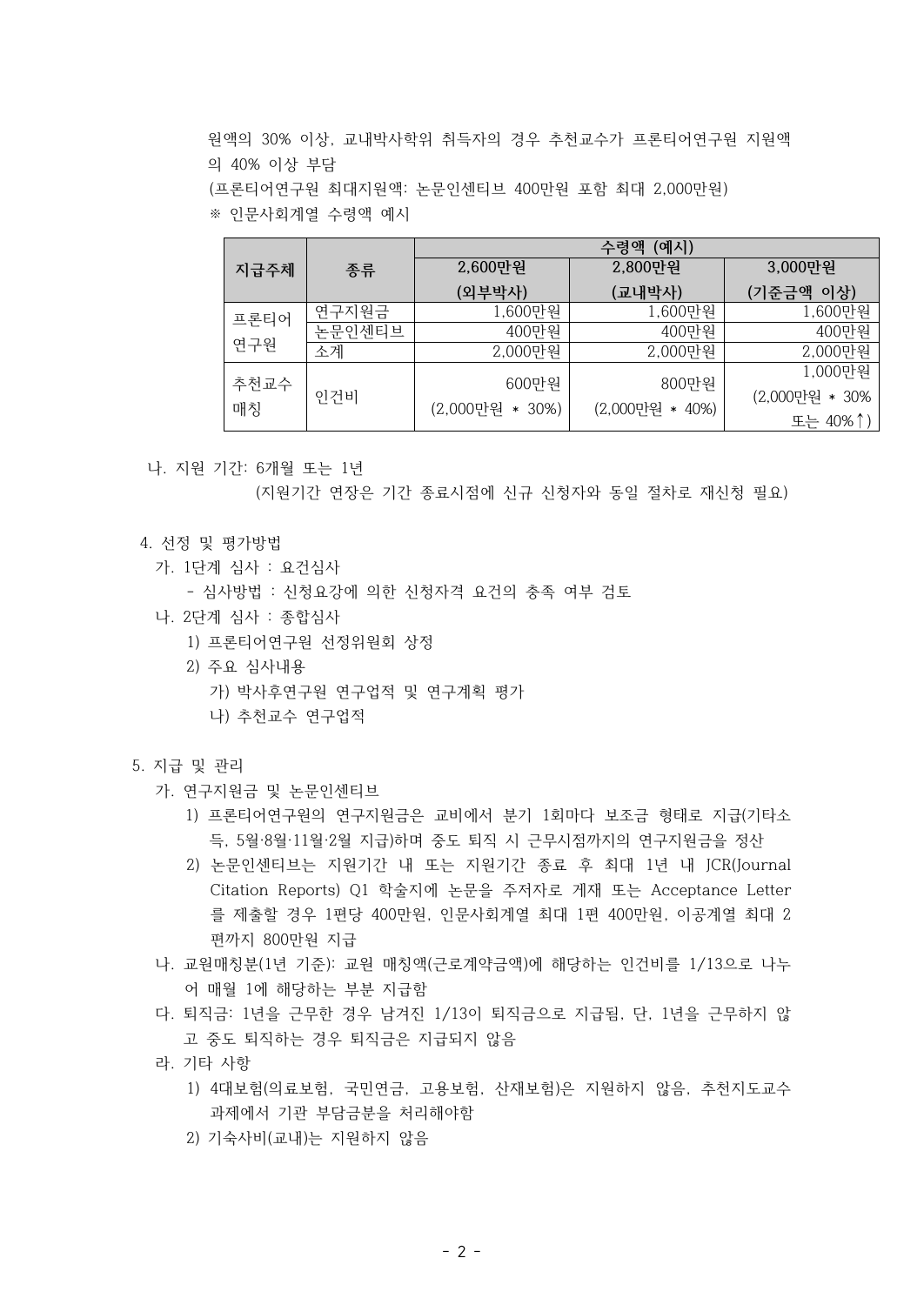#### 6. 결과보고

- 가. 제출시기
	- 1) 과제기간 종료 직후 결과보고 제출자료 제출
- 나. 제출자료
	- 1) 연구결과보고서 1부(별도 양식)
	- 2) 연구결과보고서에 대한 지도교수 평가서 1부(별도 양식)
- 다. 제재사항: 결과보고서를 제출하지 않는 경우 추천교수는 향후 연구처 교내 박사후연구 원 지원사업 및 교내 연구진흥 사업에 3년간 지원을 제한함
- 라. 연구결과의 표시: 모든 연구결과에는 다음과 같은 문구(사사)를 명기하여야 하여야 한다.
	- 1) 국문의 경우: "이 논문은 201X학년도 연세 프론티어연구원 신진연구자 지원사업의 (부 분적인) 지원에 의하여 작성된 것임"
	- 2) 영문의 경우: "This work was supported (in part) by the Yonsei University Research Fund(Yonsei Frontier Lab. Young Researcher Supporting Program) of 201X."
	- 3) 기타 외국어의 경우 : 위 1)항에 상응하는 내용의 문구를 명기. 끝.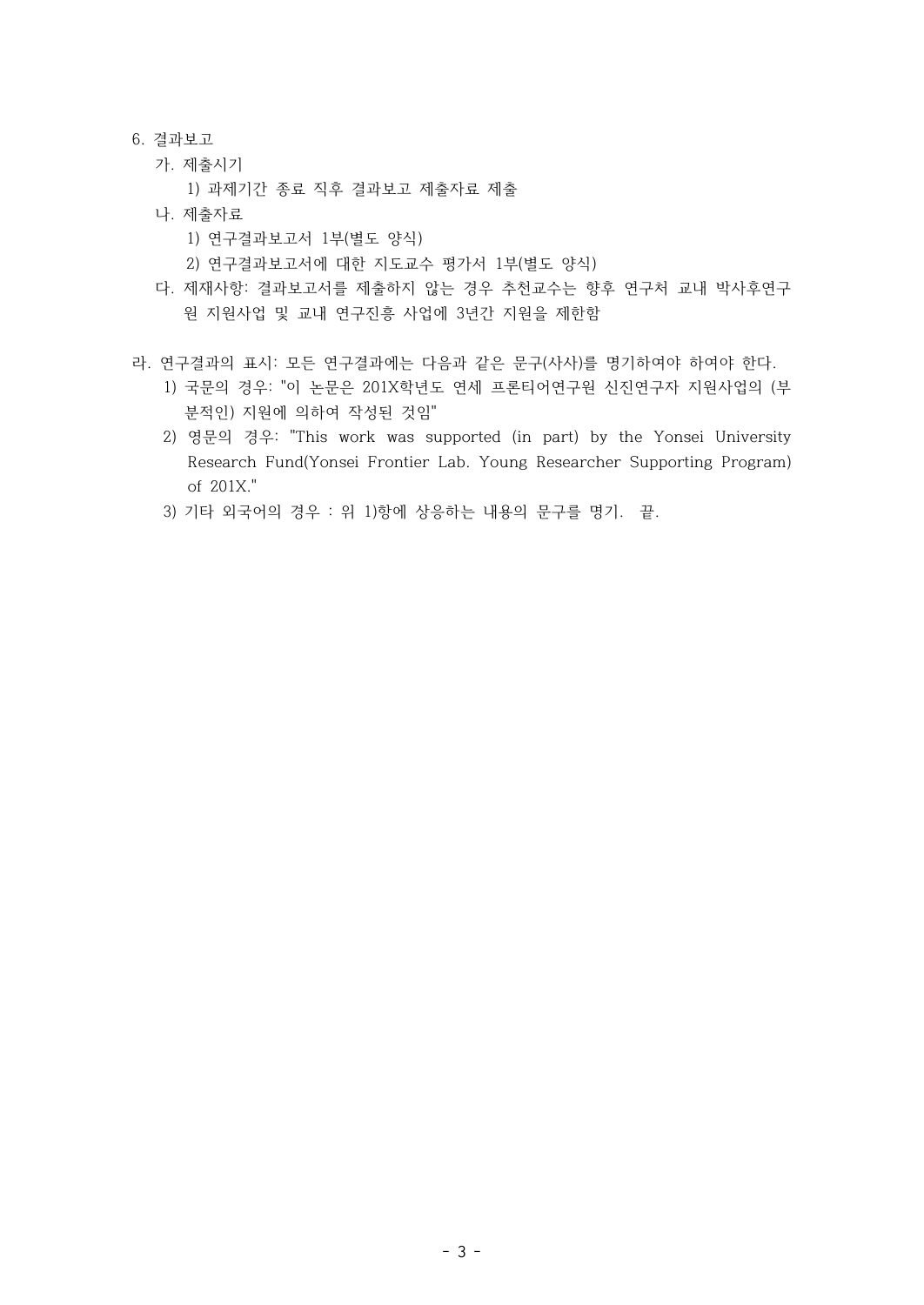## <Yonsei Frontier Lab>

## **Young Postdoctoral Researcher Support Program**

## 1. Purpose

- a. The accomplishment of the Yonsei Frontier Lab's purposes for establishment, such as new globalization of research  $\cdot$  education, increase in research achievement, and enhancement of international recognition
- b. Strengthening Yonsei's competitiveness in academic research by recruiting outstanding post-doctoral researchers who can immediately contribute to research results
- 2. Target
	- a. Applicable fields: Science and engineering fields, Humanities and Social Science fields in Sinchon/International Campus (excluding College of Medicine, College of Dentistry, College of Nursing, and the Wonju Campus)
	- b. Required conditions
		- 1) Young researchers: Must have acquired a Ph.D. in the last 7 years
		- 2) Standard for measuring academic achievement: One who has a Ph.D. in the Science and Engineering fields and has published more than 2 papers in JCR Q1 level academic journals in their field of specialty within the last 2 years, One who has a Ph.D. in the Humanities and Social Science fields and has published more than 1 papers in JCR Q1 level academic journals in their field of specialty within the last 2 years,
		- ※ Will acknowledge papers that have only received their Acceptance Letter at the time of application. However, such papers will not be rewarded paper incentives.
		- 3) Faculty recommendation: Must acquire recommendation from a full-time faculty member on the Sinchon/International Campus and be eligible for receiving wages by external projects through the University Industry Foundation's RMS system and concluding a labor contract with the Yonsei University Industry Foundation
- c. Note
	- 1) Post-doc researchers who are receiving support from BK21+, General Researcher Support Program – Research Fellow, Academic Next Generation Cultivation Program (Post-Doc domestic training,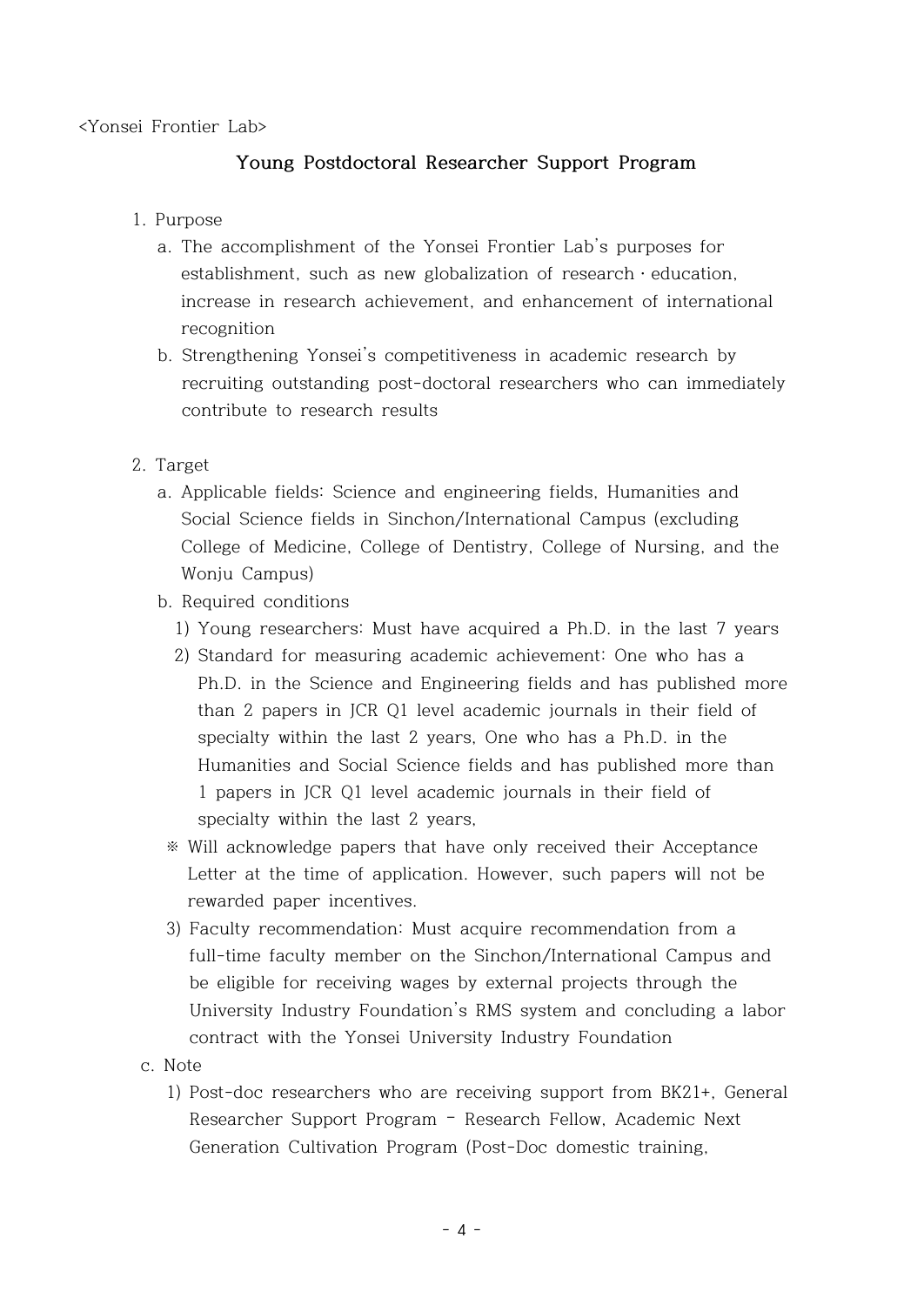part-time instructor support, academic research professor), Overseas Outstanding New and Rising Researcher Invitation Program, etc. may also apply

- 2) Researchers are able to apply for this program simultaneously with the Office of Research Affair's on-campus post-doc researcher support program but may be selected for only one program.
- 3. Content and period of support
	- a. Expenses
		- 1) Sinchon (Science and Engineering): Standard Post-Doc receipt of 38.4 million won, including 8 million won (fixed-rate) for paper incentives, and of which the recommending faculty burdens 60% or more of the YFL support funding

 (YFL's maximum funding: 24 million including 8 million in paper incentives)

※ Example of funding receipt

| Principal           | Type             |                                         | Receipt (Example, in KRW)               |                                        |
|---------------------|------------------|-----------------------------------------|-----------------------------------------|----------------------------------------|
|                     |                  | 38.4 million                            | 28.8 million                            | 50 million                             |
|                     | Research funding | 16 million $ $                          | 10 million                              | 16 million                             |
| <b>YFL</b>          | Paper incentive  | 8 million                               | 8 million                               | 8 million                              |
|                     | Subtotal         | 24 million                              | 18 million                              | 24 million                             |
| Faculty<br>matching | Wages            | 14.4 million<br>$(24 \text{ m} * 60\%)$ | 10.8 million<br>$(14 \text{ m} * 60\%)$ | 26 million<br>$(24 \text{ m} * 60\% )$ |

- 2) Sinchon (Humanities and Social Science): Standard Post-Doc receipt of 20 million won, including 4 million won (fixed-rate) for paper incentives, and of which the recommending faculty burdens 30% or 40% more of the YFL support funding
	- Researchers who received a Ph.D. degree at any other university but Yonsei University: Matching rate 30%
- Researchers who received a Ph.D. degree at Yonsei University: Matching rate 40% (YFL's maximum funding: 20 million including 4 million in paper incentives)
- ※ Example of funding receipt

| Principal |                  | Receipt (Example, in KRW)              |                                    |            |  |
|-----------|------------------|----------------------------------------|------------------------------------|------------|--|
|           | <b>Type</b>      | 26 million<br>(Non Yonsei<br>Post-doc) | 28million<br>(Yonsei)<br>Post-doc) | 30 million |  |
| yfi       | Research funding | 16 million                             | 16 million                         | 16 million |  |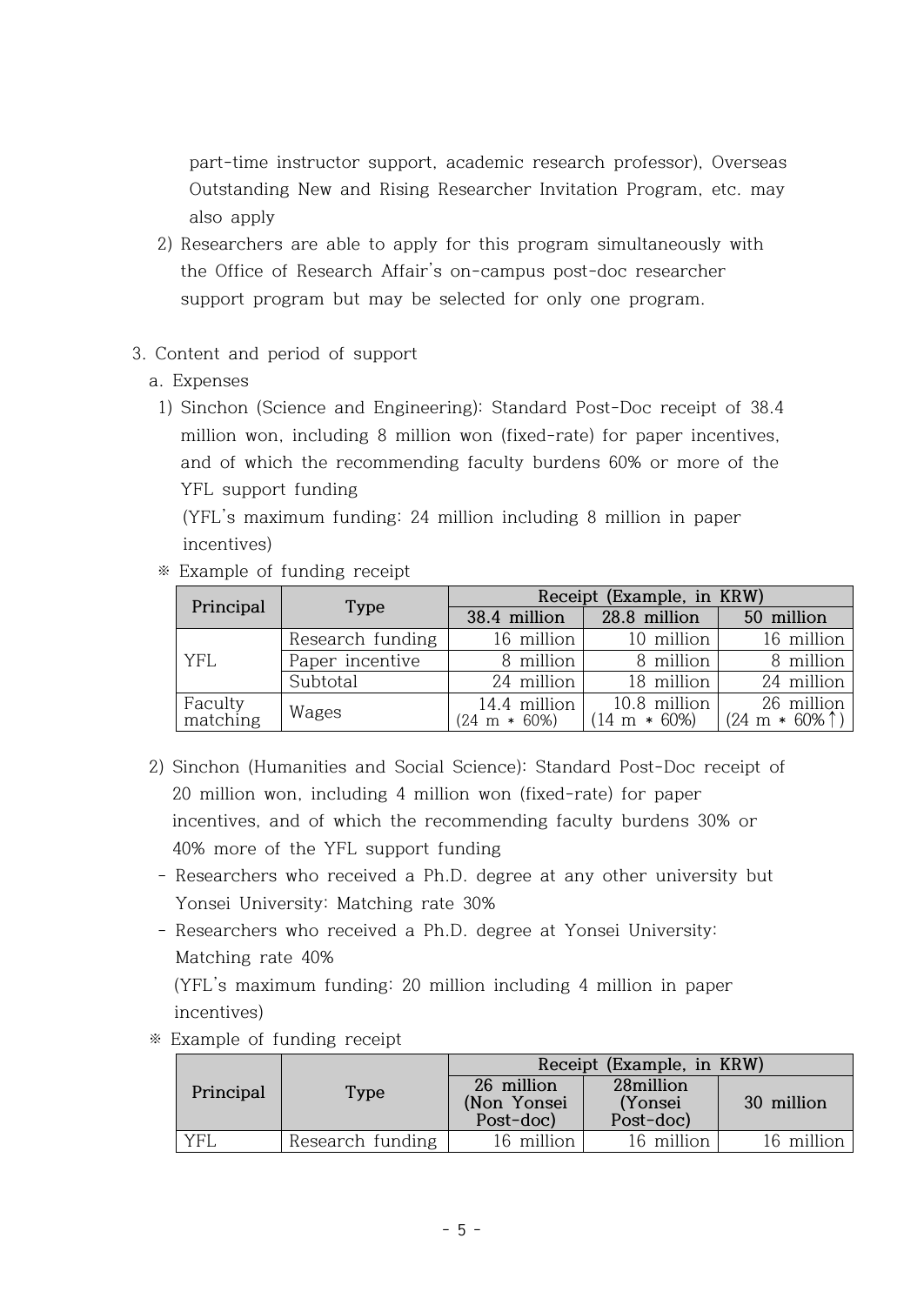|                     |                 | Receipt (Example, in KRW)              |                                    |                                                       |  |
|---------------------|-----------------|----------------------------------------|------------------------------------|-------------------------------------------------------|--|
| Principal           | Type            | 26 million<br>(Non Yonsei<br>Post-doc) | 28million<br>(Yonsei)<br>Post-doc) | 30 million                                            |  |
|                     | Paper incentive | 4 million                              | 4 million                          | 4 million                                             |  |
|                     | Subtotal        | 20 million                             | 20 million                         | 20 million                                            |  |
| Faculty<br>matching | Wages           | 6 million<br>20 million *<br>30%)      | 8 million<br>(20 million *<br>40%) | 10 million<br>$(20 \text{ million}$ *<br>30% or 40% 1 |  |

- b. Funding period: 6 months or 1 year (An extension of the application period requires reapplication through the same process at the time of the initial termination)
- 4. Selection and evaluation process
- a. 1<sup>st</sup>step of evaluation: Evaluation of whether requirements are met
	- Method of evaluation : Review whether the applicant satisfies the application requirements provided in the application overview
- b. 2 nd step of evaluation: Comprehensive evaluation
	- 1) Table on the YFL Selection Committee
	- 2) Important evaluation content
		- a) Review of Post-doc researcher's research achievements and plans
		- b) Research achievements of the recommending faculty member
- 5. Payment and administration
	- a. Research funding and paper incentive
	- 1) The YFL's research funding is provided once every quarter, from the school's educational expenditures, in the form of subsidies (miscellaneous income, paid in May · August · November · February), and in cases of mid-career retirement, research funding is calculated up to the day of retirement
	- 2) Paper incentives are provided for main authors of papers published (or have received Acceptance Letters) in JCR (Journal Citation Reports) Q1 academic journals within one year after the funding period, with 4 million for one paper and a maximum of 8 million for two papers for researchers in Science and engineering areas and a maximum of 4 million for one paper for researchers in Humanities and Social Science areas.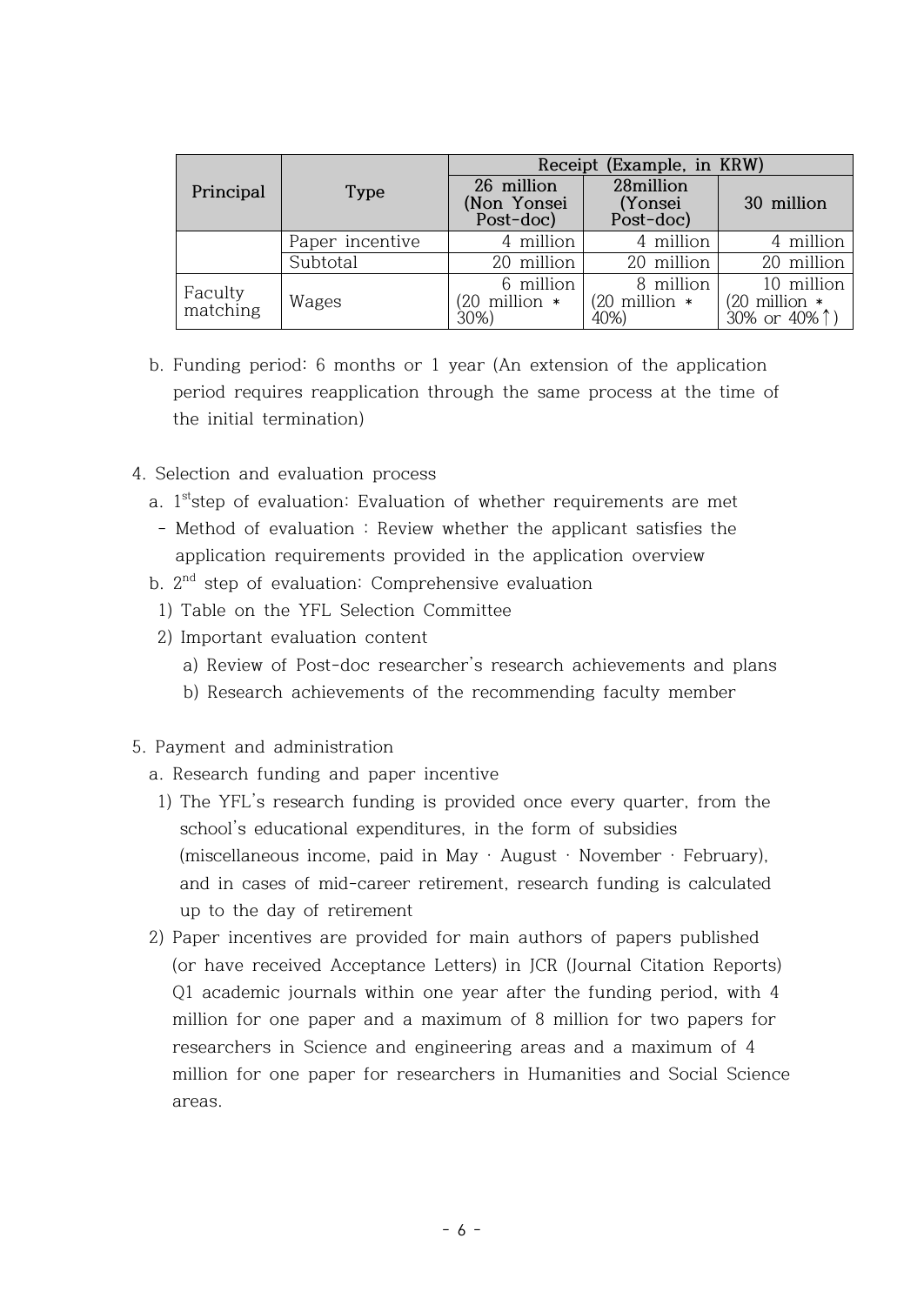- b. Faculty Matching(1-year): The wages corresponding to the faculty matching sum will be divided in 1/13 and paid on the first day of every month
- c. Severance Pay: If a full year of employment is completed, the remaining 1/13 will be provided as severance pay, but mid-term terminations will not be given this severance pay
- d. Miscellaneous
	- 1) Four Social Insurance Program (National Pension, Industry Accident Compensation Insurance, Employment Insurance, National Medical Insurance) not provided. The employer payment must be completed through the recommending faculty's funding project
	- 2) Housing costs (on-campus) not supported
- 6. Result Report
	- a. Period of submission
	- 1) The required paperwork must be submitted immediately after the project ends
	- b. Required documents
	- 1) 1 copy of the Research Result Report (Separate Form)
	- 2) 1 copy of the recommending faculty's evaluation of the Research Result Report (Separate Form)
	- c. Possible sanctions: If the Research Result Report is not submitted, the recommending faculty member will be subject to restrictions in the Office of Research Affair's Post-Doc Researcher Support Program and the university's research promotion programs
	- d. Indication of research results: All research results must include the following phrase
		- 1) In Korean: "이 논문은 201X학년도 연세 프론티어연구원 신진연구자 지원사업의 (부분적인) 지원에 의하여 작성된 것임"
		- 2) In English: "This work was supported (in part) by the Yonsei University Research Fund(Yonsei Frontier Lab. Young Researcher Supporting Program) of 201X."
		- 3) In any different language : Indicate a phrase corresponding to the content provided in 1)
- ※ Coordinator: Giseon JUNG, 02-2123-2064. ysfrontierlab@yonsei.ac.kr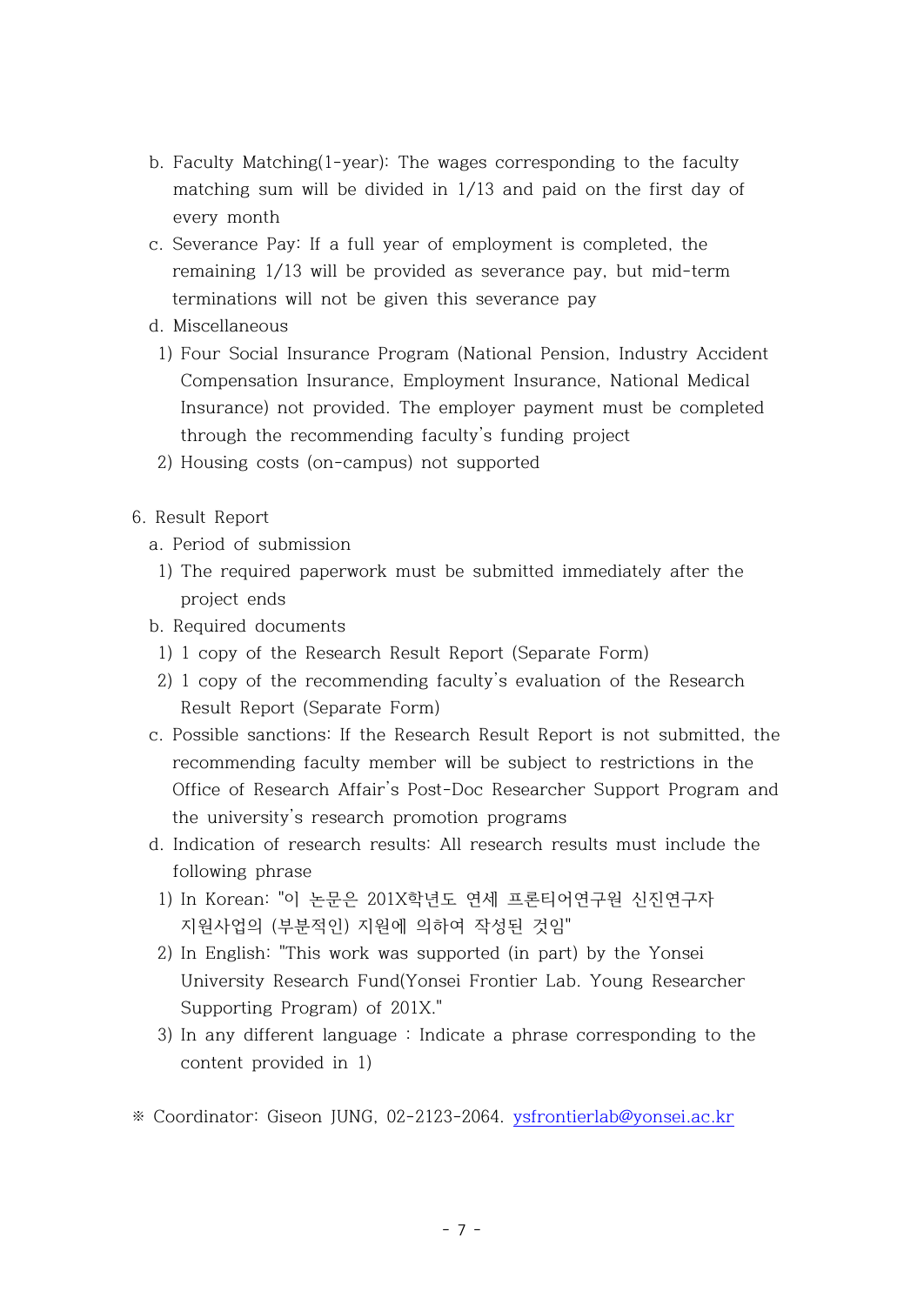<양식 1>

# 프론티어연구원 신진연구자 지원사업 신청서

|       | 성                | 명       |                               | 생년월일                |         |
|-------|------------------|---------|-------------------------------|---------------------|---------|
|       |                  |         |                               | 성 별                 |         |
|       |                  |         | 학력(학사학위이상)/경력                 |                     |         |
|       |                  | 재학/재직기간 | 학교명/소속                        | 전공                  | 학위/취득년월 |
|       |                  |         |                               |                     |         |
|       |                  |         |                               |                     |         |
|       |                  |         |                               |                     |         |
|       |                  |         |                               |                     |         |
| 지 원 자 | 박사학위 논문제목        |         |                               |                     |         |
| 인적사항  | Q1저널             | 논문제목    |                               |                     |         |
|       | 논문①              | 학술지명    |                               |                     | (ISSN:  |
|       |                  | 게재월     |                               |                     |         |
|       | Q1저널<br>논문②      | 논문제목    |                               |                     |         |
|       |                  | 학술지명    |                               |                     | (ISSN:  |
|       |                  | 게재월     |                               |                     |         |
|       |                  |         | 연구실/사무실                       |                     |         |
|       |                  | 연 락 처   | 핸 드 폰                         |                     |         |
|       |                  |         | E -Mail                       |                     |         |
|       | 1) 성             | 명 :     |                               |                     |         |
| 추천교수  | 2) 소<br>3) 연락처 : | 속 :     | 대학<br>학과                      |                     |         |
|       |                  |         |                               |                     |         |
|       | 4) $E$ -mail:    |         | $201X. \t\t x 20. \t\t x 20.$ |                     |         |
| 활용기간  |                  |         | (Total : 개월)                  | ₩                   |         |
| 및     |                  |         | ※ 6개월 또는 12개월, 시작일은 모집공고      | 추천교수부담금과 프론티어연구원 지원 |         |
| 총수령액  |                  |         | 해당학기에 시작해야함                   | 요청액의 합계금액           |         |
|       |                  |         | 월<br>201 년                    | 일                   |         |
|       |                  |         | 추 천 교 수 :                     | (2)                 |         |
|       |                  |         |                               |                     |         |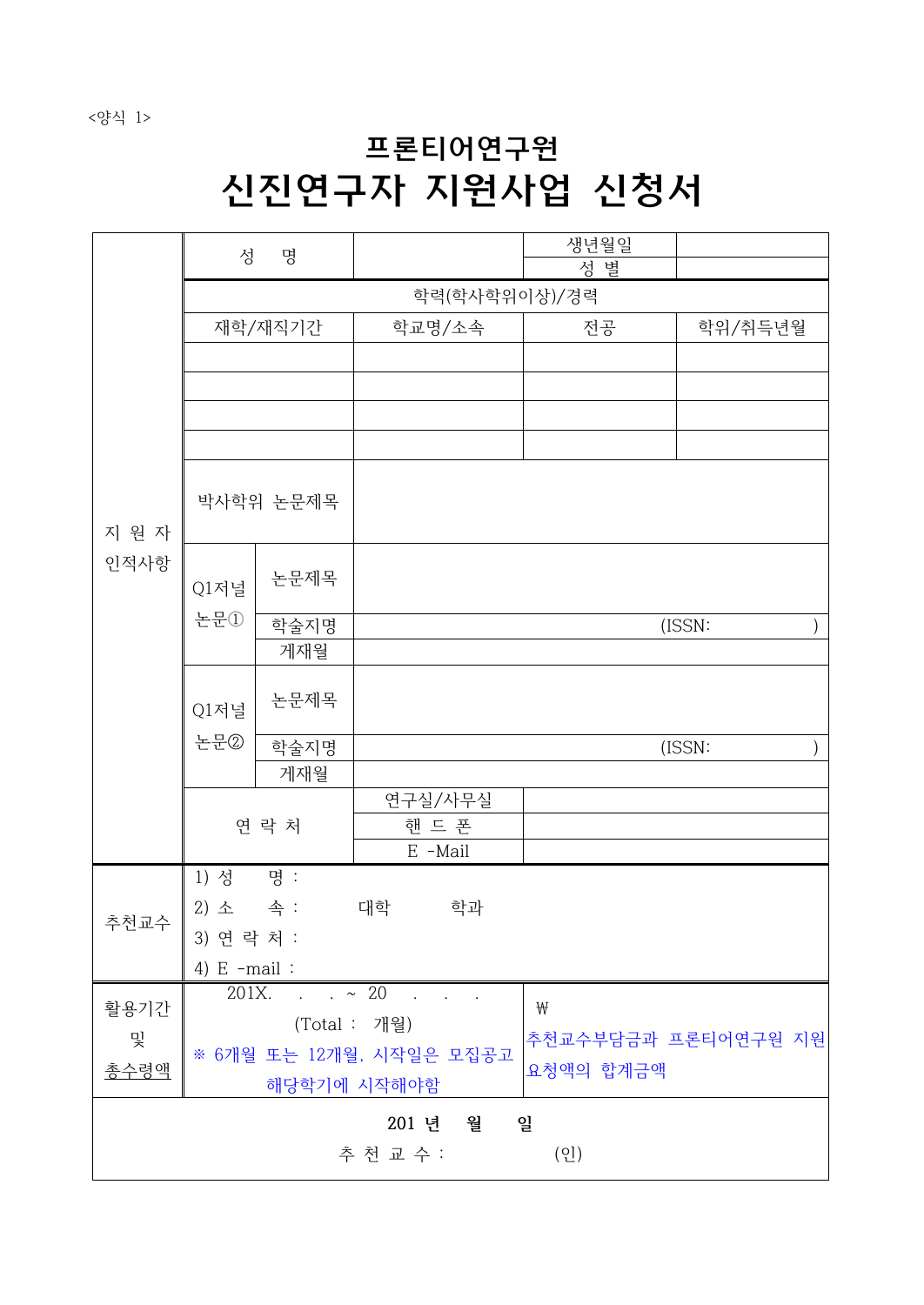<양식2>

# 추 천 서

| 지 원 자           | 국문)                                     | 생년월일 |  |
|-----------------|-----------------------------------------|------|--|
|                 | 영문)                                     |      |  |
| 연<br>구<br>과 제 명 | 구체적인 연구과제명(연구주제) 기입                     |      |  |
|                 |                                         |      |  |
| 추천의견 :          |                                         |      |  |
|                 |                                         |      |  |
|                 |                                         |      |  |
|                 |                                         |      |  |
|                 |                                         |      |  |
|                 |                                         |      |  |
|                 |                                         |      |  |
|                 |                                         |      |  |
|                 |                                         |      |  |
|                 |                                         |      |  |
|                 | 상기자는 학문적 역량이 뛰어나고, 연구의욕이 왕성한 연구자로서 학교에서 |      |  |

수행하는 프론티어연구원 신진연구자 지원사업에 추천하며, 연구자가 연구를 상기사는 악문석 역량이 뛰어나고, 연구의욕이 왕성안 연구사로서 악교에서<br>수행하는 프론티어연구원 신진연구자 지원사업에 추천하며, 연구자가 연구를<br>종료할 때까지 지도교수로서의 책무를 다하겠습니다.<br>201 년 <sup>일</sup>

종료할 때까지 지도교수로서의 책무를 다하겠습니다.  **추 천 교 수 소 속 학 과 :** 201 년 월 일<br>추천교수<br>소속학과 :<br>직 위 : 성명 : (인)

※ 추천인은 신청자의 취업 상태 등을 파악하여 연구가 가능할 경우에만 추천하여야 함 (타기관의 정규직 및 전일제(full-time) 근무자 제외)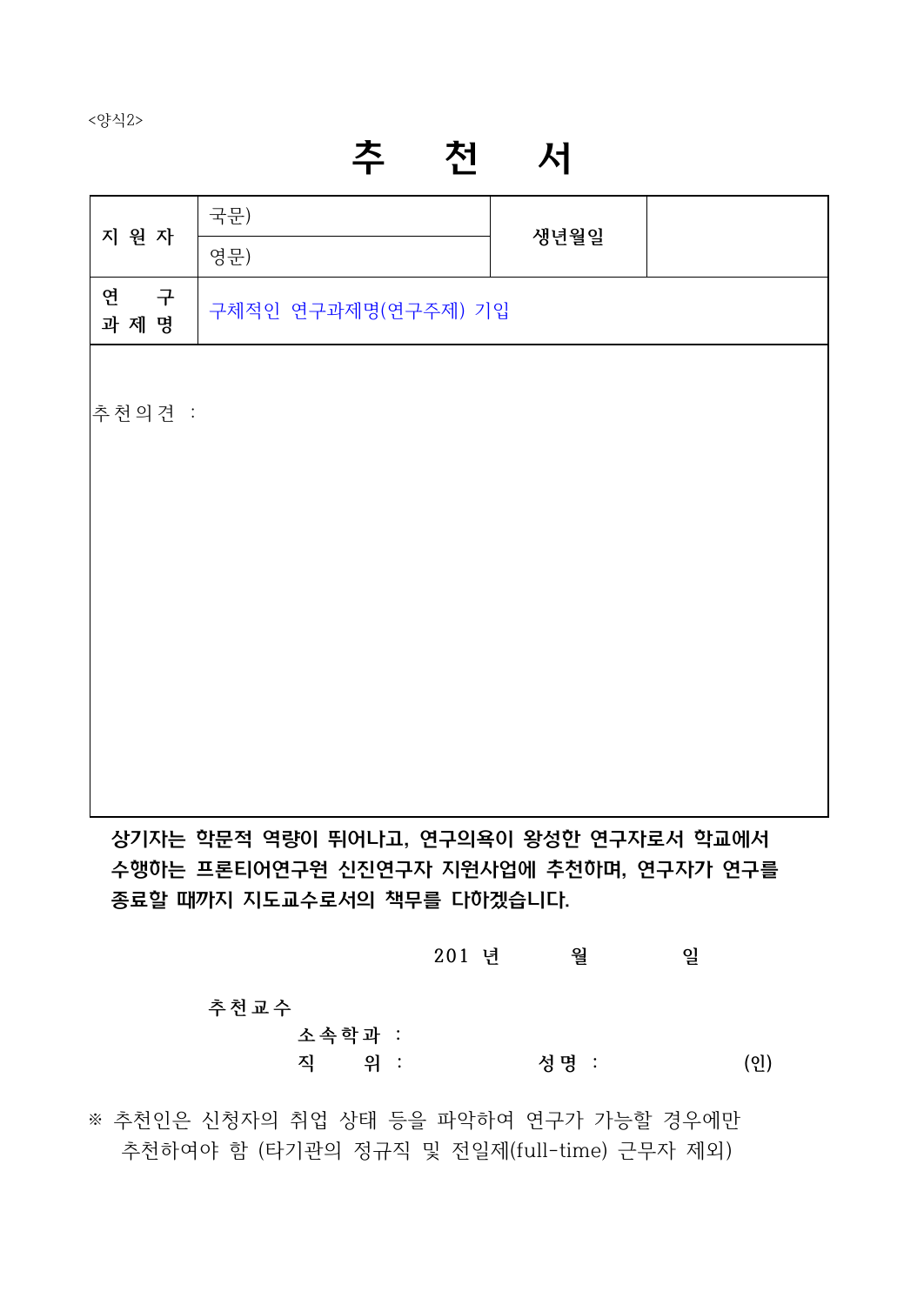## 확 약 서

**201X학년도 하반기 프론티어연구원 신진연구자 지원사업 신청 연구자인 (성 명)에 대해 동 사업 지원 연구자로 선정될 경우 연구기간 동안 아래와 같이 지원할 것을 확약합니다.**

- ※ 확약내용 :
- **① 신청자의 연구공간(연구소 또는 기타 장소)을 추천교수가 자체적으로 마련(구비) 한다.**
- **② 신청자의 총 수령액 만원(₩ ) 중 일금 만원(₩ )** 을 해당 연구기간동안 지도교수가 자체적으로 마련한다.<br><br>③ 추천교수 부담금은 다음과 같이 부담한다.

■ 타 연구과제 연구원 인건비에서 지원(RMS2과제번호: ) ※ 연구과제를 확인할 수 있는 RMS2상의 과제번호를 반드시 기입해 주시기 바랍니다.<br>※ 주관기관이 연세대학교 산학협력단이 아닌 경우(RMS2 시스템으로 확인 불가한 과제) 매칭 할 수 없습니다. ※ 계약 진행 중인 과제인 경우(과제번호 생성 전)에는 과제 상세 내역(사업명, 과제명 등)을 기입해주시기 바랍니다.

## **④ 사회보험기관부담금은 다음과 같이 처리한다.**

■ 추천교수 과제 또는 연구소에서 부담

※ 연구원 한 명에 대한 사회보험기관부담금은 한 곳에서만 처리할 수 있습니다.

## 201 년 월 일

추천교수 (인)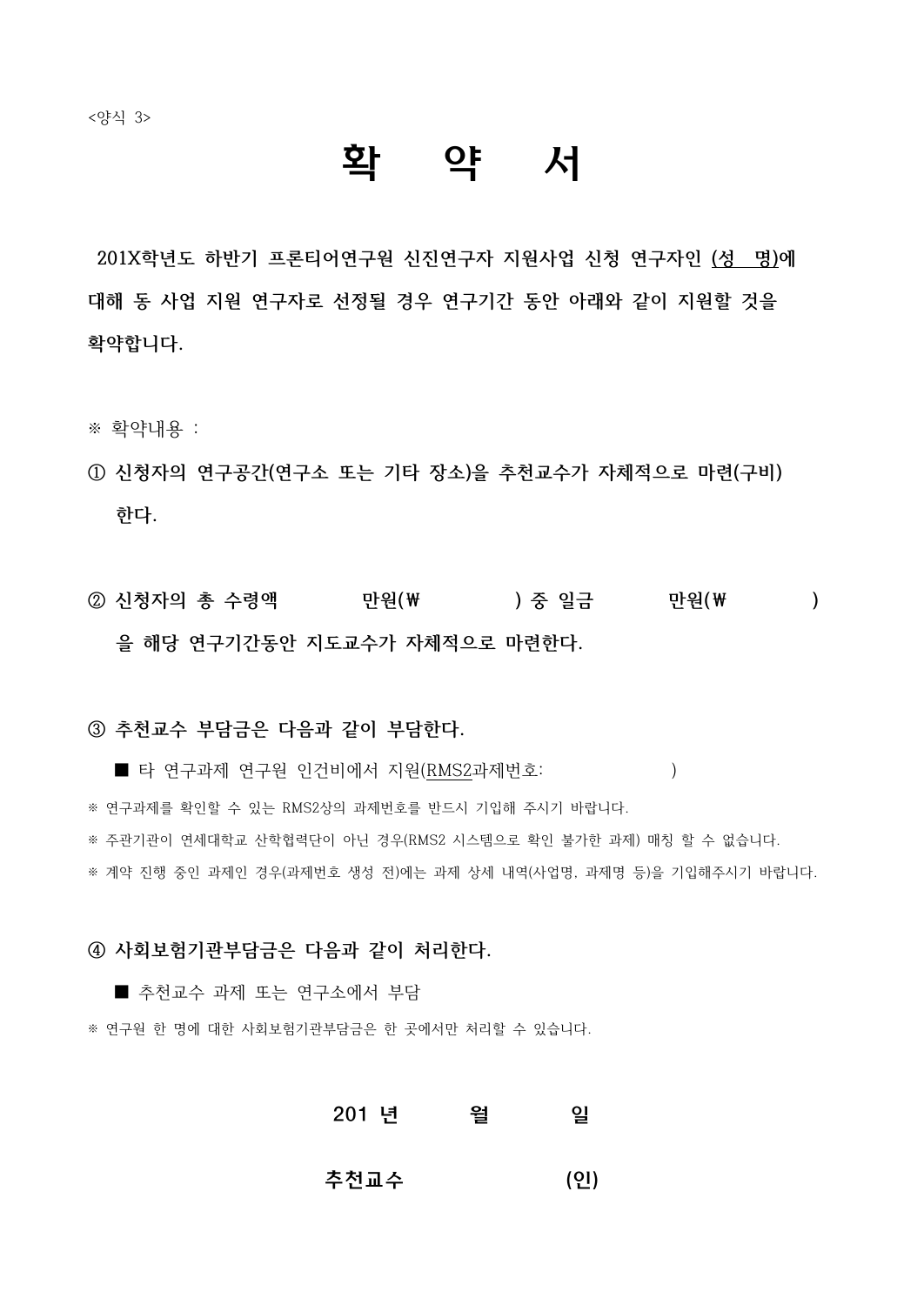# <신진연구자 지원사업 연구계획서>

|       | 국문 |  |
|-------|----|--|
| 연구과제명 | 영문 |  |

※ 아래의 각 항목별로 기술하되, 총 5-7매 내외 분량으로 작성하십시오.

- **1. 연구의 목적 및 필요성 (연구주제의 독창성, 연구업적과 계획의 체계적 연계성)**
- **2. 연구의 내용, 방법, 범위 (연구의 설계, 내용, 방법 등의 창의성, 논리성 및 구체성 등)**
- **3. 연구과제의 국내외 연구동향 (연구배경) (연구논문의 학문적․사회적 기여도, 학위논문의 활용과 파급효과의 정도 및 교육에의 활용정도 등)**
- **4. 연구결과에 대한 기대효과 및 활용방안**
- **5. 참고문헌(선행연구의 검토 포함)**

지원자 서명:

지원일: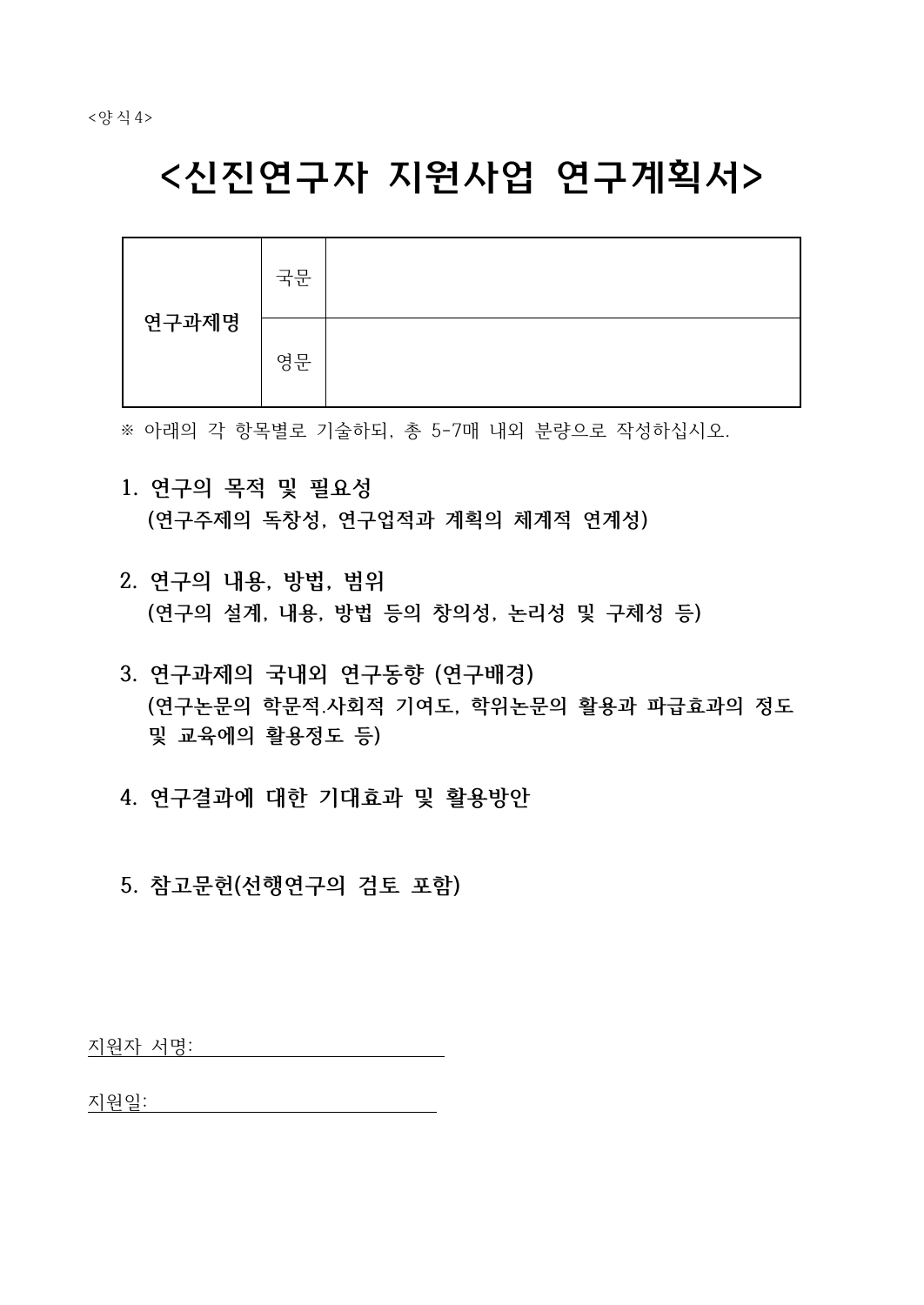# <연구원 업적리스트>

| 게재일 | │ 논문명 | 학술지명 | 역할구분<br>(제1, 교신, 공동) | 학술지구분<br>(SCI, SCIE, SSCI, A&HCI,<br>SCOPUS, 학진등재,<br>학진등재후보) | 비고 |  |
|-----|-------|------|----------------------|---------------------------------------------------------------|----|--|
|     |       |      |                      |                                                               |    |  |
|     |       |      |                      |                                                               |    |  |
|     |       |      |                      |                                                               |    |  |
|     |       |      |                      |                                                               |    |  |
|     |       |      |                      |                                                               |    |  |
|     |       |      |                      |                                                               |    |  |
|     |       |      |                      |                                                               |    |  |
|     |       |      |                      |                                                               |    |  |
|     |       |      |                      |                                                               |    |  |
|     |       |      |                      |                                                               |    |  |
|     |       |      |                      |                                                               |    |  |
|     |       |      |                      |                                                               |    |  |
|     |       |      |                      |                                                               |    |  |
|     |       |      |                      |                                                               |    |  |
|     |       |      |                      |                                                               |    |  |
|     |       |      |                      |                                                               |    |  |
|     |       |      |                      |                                                               |    |  |
|     |       |      |                      |                                                               |    |  |
|     |       |      |                      |                                                               |    |  |
|     |       |      |                      |                                                               |    |  |
|     |       |      |                      |                                                               |    |  |
|     |       |      |                      |                                                               |    |  |
|     |       |      |                      |                                                               |    |  |
|     |       |      |                      |                                                               |    |  |
|     |       |      |                      |                                                               |    |  |
|     |       |      |                      |                                                               |    |  |
|     |       |      |                      |                                                               |    |  |
|     |       |      |                      |                                                               |    |  |

[첨부] 증빙자료 각 1부(논문첫페이지)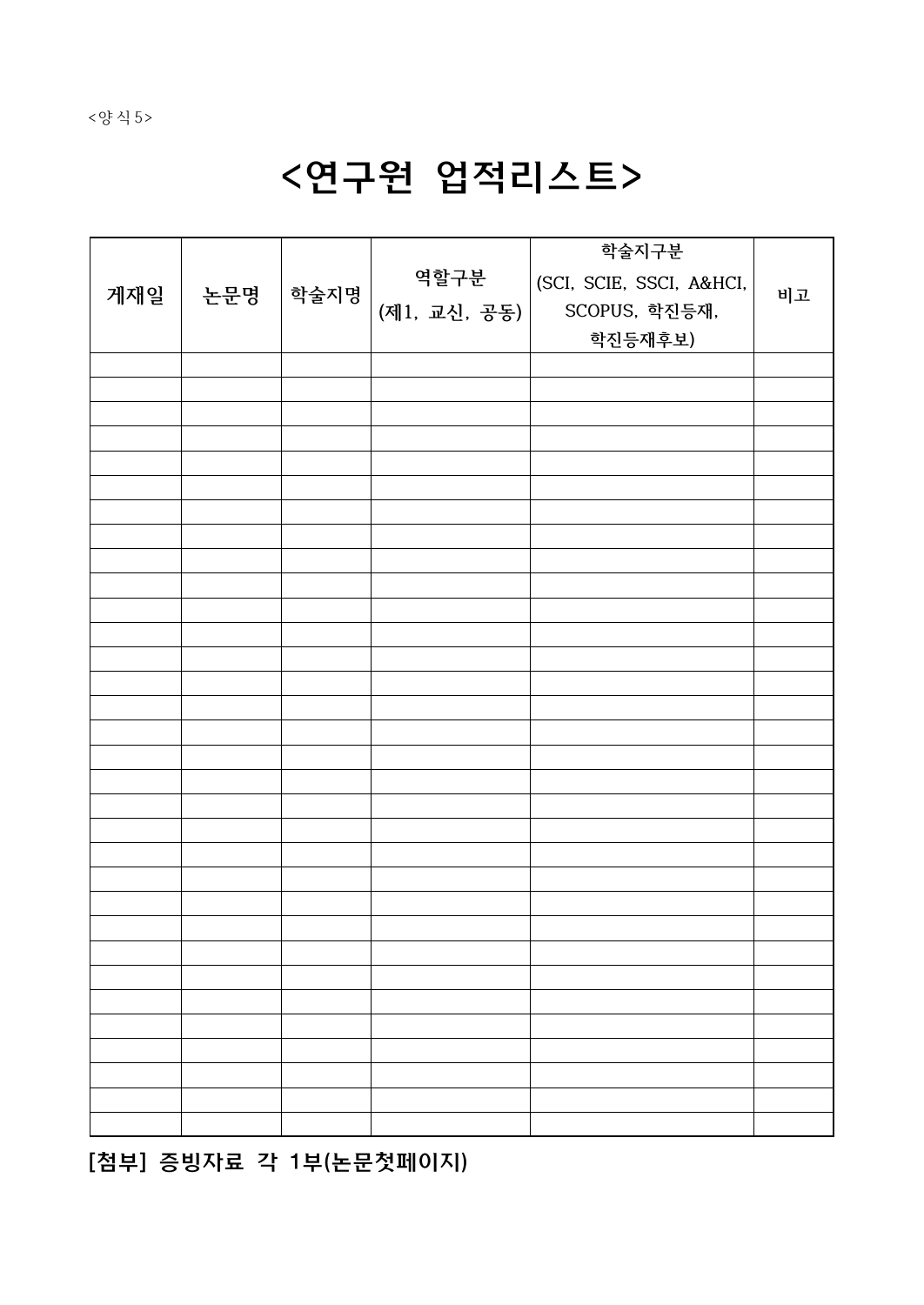## <form 1> Yonsei Frontier Lab. Young Researcher Supporting Program Application Form

|             | First Name             |                          |                                                              | Date of Birth |             |
|-------------|------------------------|--------------------------|--------------------------------------------------------------|---------------|-------------|
|             | Last Name              |                          |                                                              | Sex           | F)<br>(M    |
|             |                        |                          | Educational Background(from Bachelor degree)/Work experience |               |             |
|             |                        |                          | Name of                                                      |               |             |
|             | Period of Study        |                          | institution &                                                | Major Subject | Degree/Year |
|             |                        |                          | Place                                                        |               |             |
|             |                        |                          |                                                              |               |             |
|             |                        |                          |                                                              |               |             |
|             |                        |                          |                                                              |               |             |
|             | A Special Field        |                          |                                                              |               |             |
|             | of Study               |                          |                                                              |               |             |
|             |                        |                          |                                                              |               |             |
|             | Paper <sup>1</sup>     | Title                    |                                                              |               |             |
| Applicant   |                        |                          |                                                              |               |             |
|             | published in           | Journal                  |                                                              | (ISSN:        |             |
|             | a Q1 Journal Published |                          |                                                              |               |             |
|             |                        | Date                     |                                                              |               |             |
|             |                        |                          |                                                              |               |             |
|             |                        | Title                    |                                                              | (ISSN:        |             |
|             | Paper <sup>2</sup>     |                          |                                                              |               |             |
|             | published in           | Journal                  |                                                              |               |             |
|             | a Q1 Journal Published |                          |                                                              |               |             |
|             |                        | Date                     |                                                              |               |             |
|             |                        |                          |                                                              | Telephone     |             |
|             | Nationality            |                          |                                                              | Mobile Phone  |             |
|             |                        |                          |                                                              | E-Mail        |             |
|             | Home Address           |                          |                                                              |               |             |
|             | $1)$ Name:             |                          |                                                              |               |             |
| Advisor     | 2) Department :        |                          |                                                              |               |             |
| (Professor) | 3) Telephone:          |                          |                                                              |               |             |
|             | 4) $E$ -mail:          |                          |                                                              |               |             |
| Duration    |                        |                          |                                                              |               |             |
| $\&$        |                        |                          | $201$ $\sim 20$                                              | ₩             |             |
| Total       |                        | (Total: $6 / 12$ months) |                                                              |               |             |
| Allowance   |                        |                          |                                                              |               |             |
|             |                        |                          |                                                              |               |             |
|             |                        |                          | 201 (Year/Month/Day)                                         |               |             |
|             |                        |                          |                                                              |               |             |
|             |                        |                          | Signature of Advisor:                                        |               |             |
|             |                        |                          |                                                              |               |             |

**※ This form should be filled out in English or Korean.**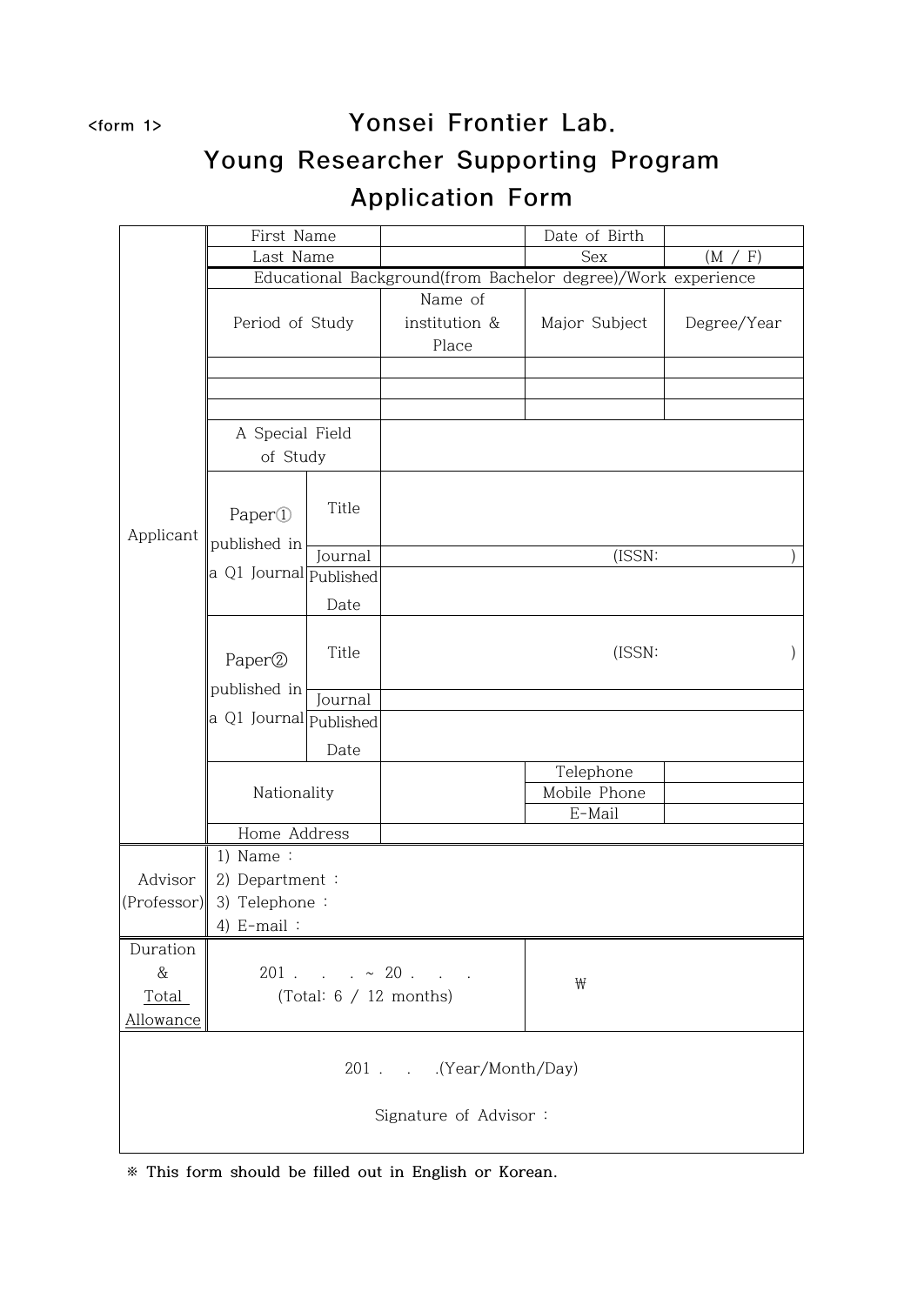<form 4>

## **Research Plan**

- \* Research plan under the Post-doctorate program at Yonsei University
- \* Maximum  $5 \sim 7$  pages
- **1. Research Title**
- **2. Research Background & Purposes**
- **3. Research Methods**
- **4. Expected results & their contributions**
- **5. References**

**(The details of research plan can be described in separate pages)**

Signature :

**(THIS APPLICATION IS NOT COMPLETE WITHOUT THE ABOVE SIGNATURE)**